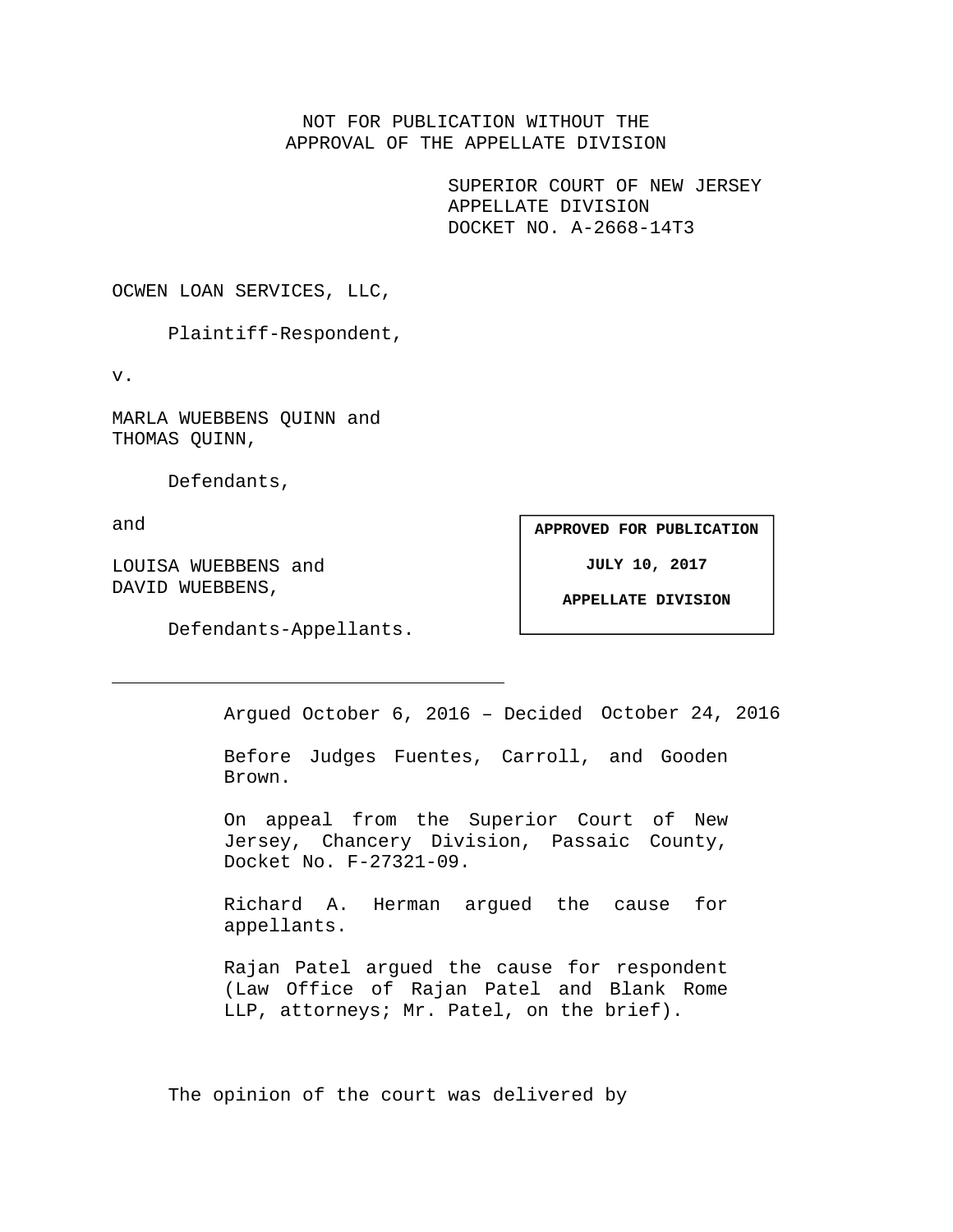CARROLL, J.A.D.

i

 Defendants Louisa Wuebbens and David Wuebbens appeal from companion orders entered by the Chancery Division on January 5, 2015, granting partial summary judgment to plaintiff Ocwen Loan Servicing, LLC, $^1$  and denying defendants' motion for summary judgment. Applying equitable principles recognized by this court in Sovereign Bank v. Gillis, 432 N.J. Super. 36 (App. Div. 2013), Judge Margaret Mary McVeigh granted plaintiff's mortgage a lien priority over defendants' life estates in the mortgaged property. We affirm both orders, substantially for the reasons articulated by Judge McVeigh in her well-reasoned written opinion of January 5, 2015.

 The essential facts are undisputed. By deed dated November 12, 2004, defendants conveyed their residential property in Little Falls to their daughter, Marla Wuebbens Quinn. Defendants retained a life estate in the property, and agreed to remain responsible for the maintenance and upkeep of the property, to pay all taxes assessed upon the property, and to maintain adequate insurance.

 On December 2, 2005, Marla Wuebbens Quinn, her husband, Thomas Francis Quinn, and defendants executed a \$260,000

 $^{\rm 1}$  Ocwen Loan Servicing, LLC is at times alternatively referred to as Ocwen Loan Services, LLC in some of the pleadings.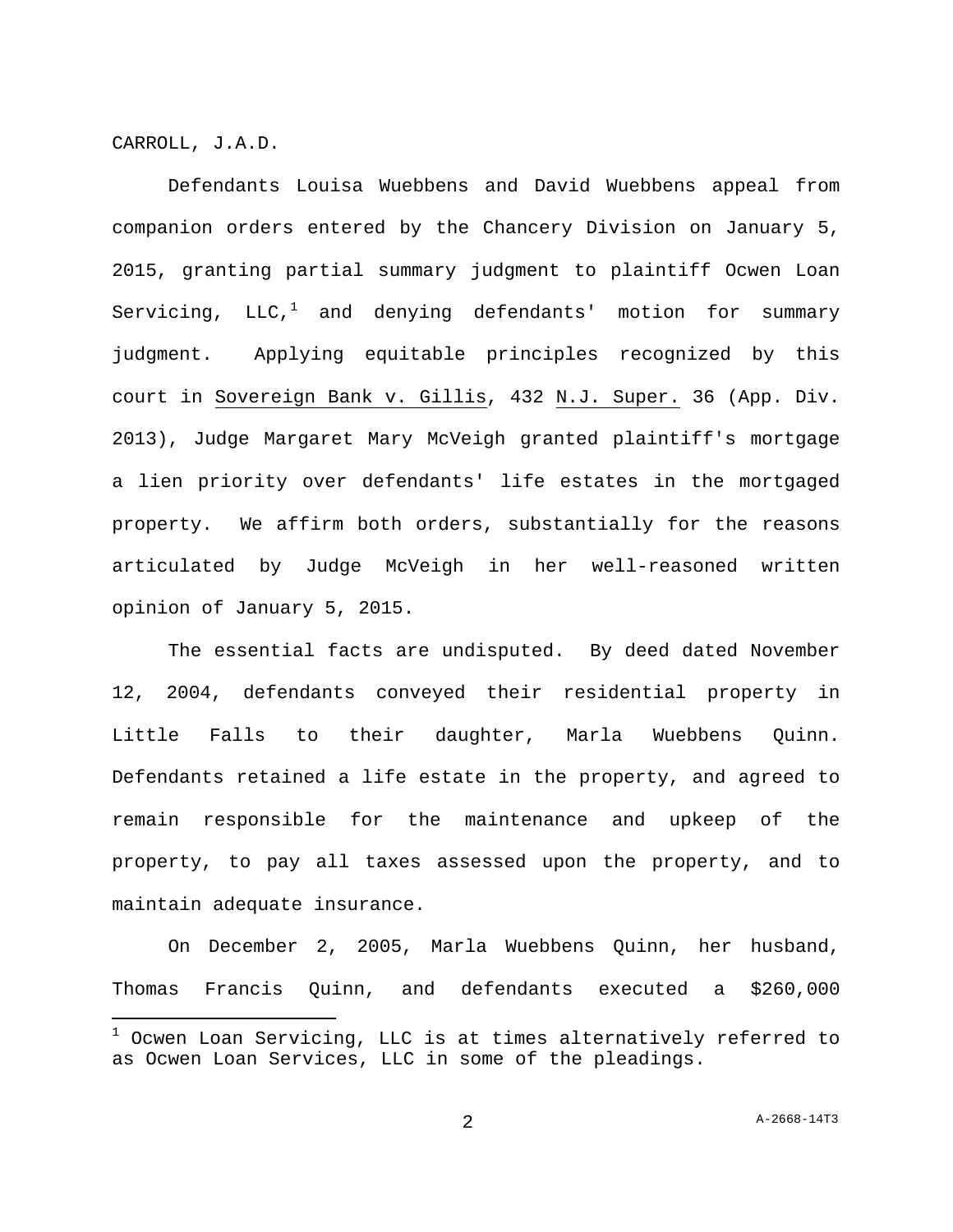mortgage on the property in favor of IndyMac Bank, F.S.B. (the 2005 mortgage). The mortgage loan had a thirty-year term through December 2035, with an adjustable interest rate initially set at 1.000% and a maximum cap not to exceed 9.700%. The mortgage further provided that, because the borrowers were initially only making limited monthly payments, the addition of unpaid interest could increase the principal balance to 110% of the \$260,000 loan amount, or \$286,000.

 On September 21, 2007, Marla Wuebbens Quinn refinanced the existing mortgage loan by executing a \$380,000 note and mortgage in favor of IndyMac (the 2007 mortgage). Plaintiff alleges, and defendants do not dispute, that the title commitment obtained by IndyMac did not disclose the recorded life estates held by defendants. Consequently, the title commitment did not require defendants to execute the 2007 mortgage, and they did not do so. The new mortgage loan had a thirty-year term, through October 2037, and provided for a fixed annual interest rate of 6.625%.

 Indymac's title commitment did reveal the existence of two open mortgages encumbering the property: its own 2005 mortgage, and a \$60,000 second mortgage executed by the Quinns in 2006 in favor of another lender. Both mortgages were satisfied out of the proceeds of the 2007 mortgage loan, with Indymac receiving \$265,269.45 to satisfy the 2005 mortgage, and the second lender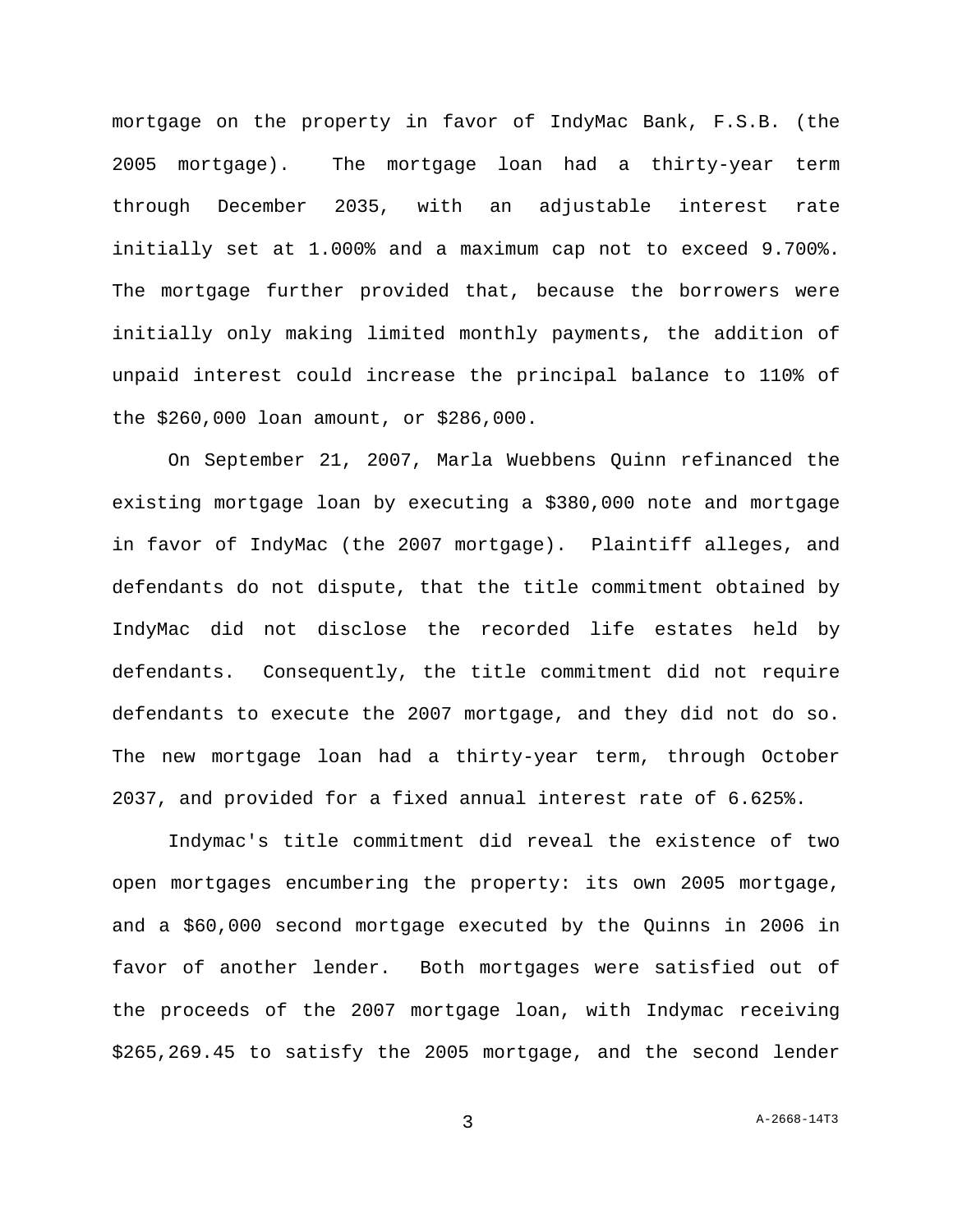receiving \$57,305.59 to discharge its mortgage. As a result, the 2007 mortgage to Indymac, signed only by Marla Wuebbens Quinn and not by defendants, became the sole mortgage lien on the property.

 In May 2009, IndyMac filed a foreclosure action in the Chancery Division against the Quinns on the defaulted 2007 mortgage. Subsequent amendments to the complaint by IndyMac's assignees added defendants as parties to the action and, among other things, sought to equitably subrogate defendants' life estate interests in the property to plaintiff's mortgage.

 On cross-motions for summary judgment, plaintiff sought an adjudication that defendants' life estates in the property were subject and subordinate to the lien of plaintiff's 2007 mortgage, plus taxes and insurance advanced by plaintiff and its predecessors while the loan was in default. In turn, defendants sought dismissal of the foreclosure complaint against them on the grounds that they did not sign the 2007 mortgage nor pledge their life estates in connection with the 2007 loan refinancing.

 Applying the "equitable principles of Gillis" and the principles of replacement and modification recognized in the Restatement (Third) of Property – Mortgages (1997) ("the Third Restatement"), Judge McVeigh granted plaintiff's motion and denied defendants' motion. Specifically, the judge permitted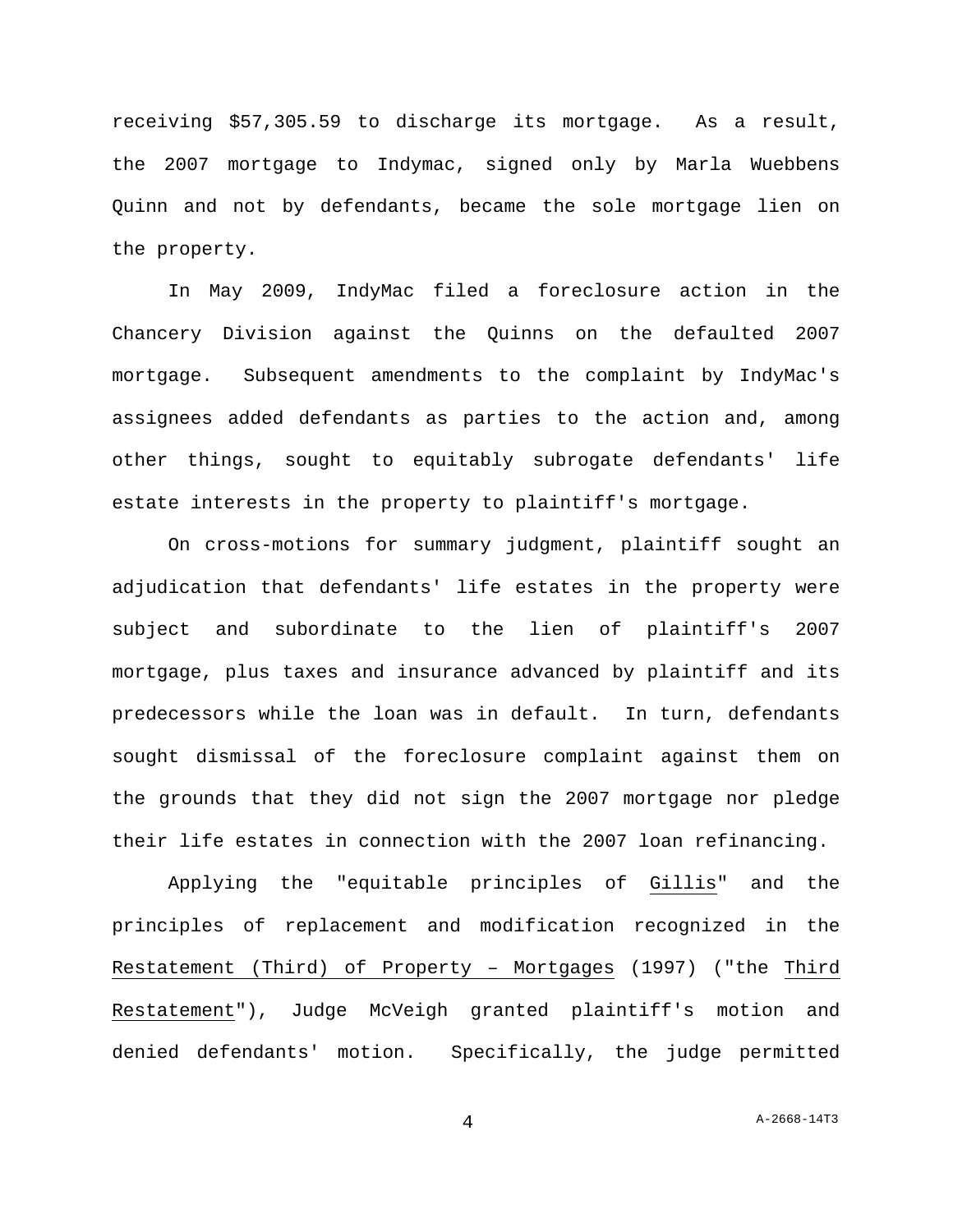plaintiff to step into the shoes of its prior mortgage which its own funds satisfied. However, the judge "capped" the amount of plaintiff's priority at \$260,000, and ruled that "[t]o the extent that the [2007] refinance exceeds the value of the [2005] mortgage, such a portion of the refinance does not maintain priority" over defendants' life estates.

 Judge McVeigh rejected defendants' argument that a life estate is a prior property interest that is not subject to principles of equitable subrogation. The judge reasoned:

> A life estate has recognizable value. See U.S.C.A. §1396p(c)(1)(J) (referring to the purchase of a life estate as an asset). The same equitable princip[les] that allow one mortgage to take the place of another in priority are applicable when deciding priority between a life estate and the mortgage. Just as equity is concerned with the prejudice to the lenders of mortgages, here too we look at the prejudice to the parties.

> [Defendants] signed a mortgage in the amount of \$260,000 as possessors of a life estate. While [defendants] may have signed the mortgage as an act of kindness and love to their daughter, the fact remains [defendants] were parties to the 2005 mortgage and thus subjected their life estate to this foreclosure action. This [c]ourt sees no procedural or substantive defect which would challenge the validity of the 2005 mortgage.

> At the time Marla Wuebbens Quinn signed the refinance with IndyMac, \$265,269.45 was used to pay down the original \$260,000 mortgage. [Defendants] are not prejudiced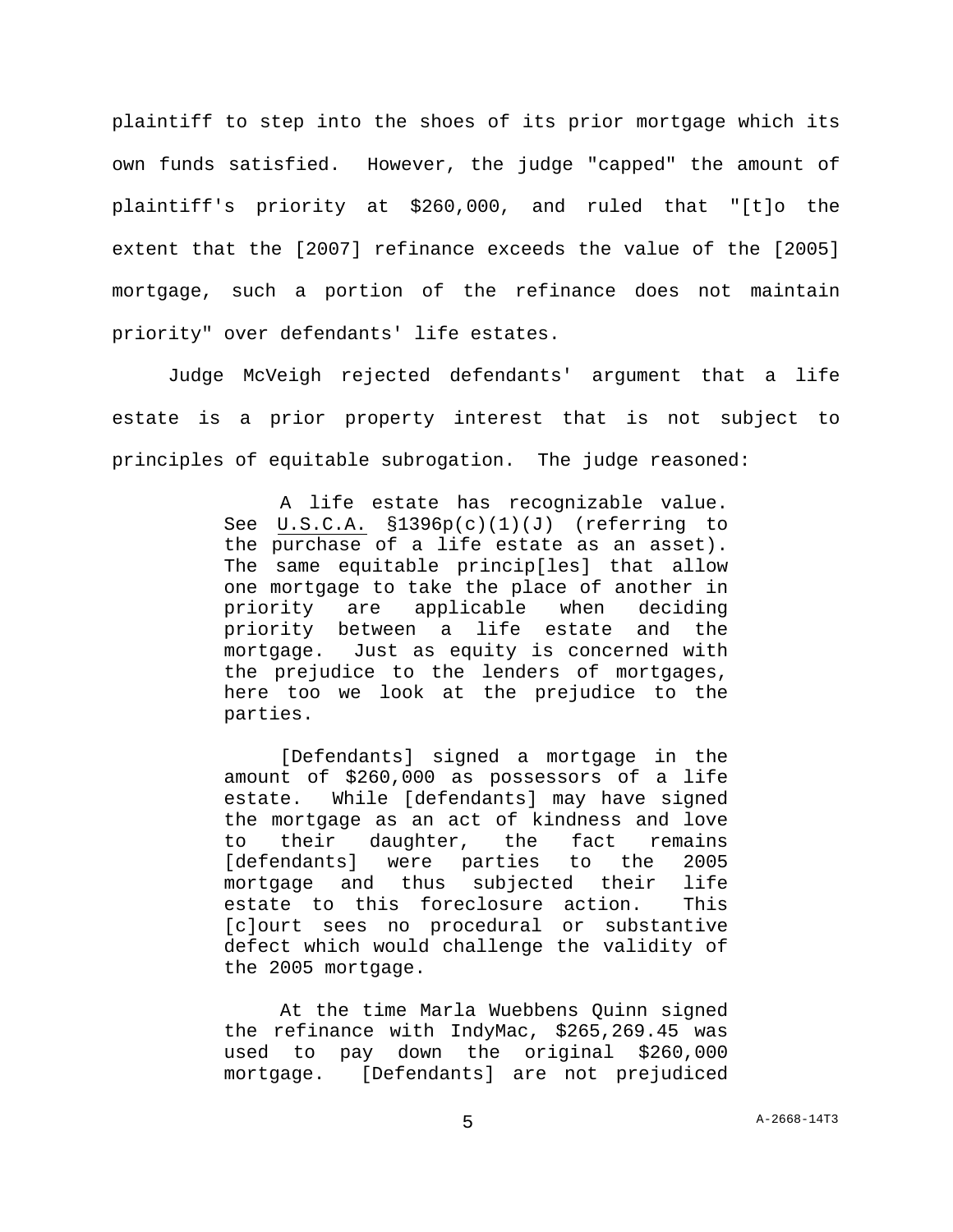by having the refinanced mortgage take the place of the original mortgage, as they acknowledged that note and mortgage. Enforcing the refinanced mortgage against [defendants] puts them in the same position they were in as signers of the original mortgage. The life estates of [defendants] are subject to the refinance because of their participation in the signing of the original mortgage.

 Additionally, the judge determined that defendants' life estates in the property were subject and subordinate to an additional \$43,019.85 in taxes and insurance advanced by the various lenders in accordance with the terms of the mortgage documents. This appeal followed.

 Our scope of review is limited. Decisions as to the application of an equitable doctrine are left to the sound discretion of the trial judge, and we will not substitute our judgment for that of the trial judge in the absence of a clear abuse of discretion. Kurzke v. Nissan Motor Corp. in U.S.A., 164 N.J. 159, 165 (2000).

 On appeal, defendants argue that the trial court erred in subordinating their life estates to plaintiff's mortgage lien, thus allowing for the foreclosure of their life estates. Alternatively, they argue that the trial court erred in not conducting a hearing on the validity of the 2005 mortgage. We disagree. We have considered defendants' arguments and find them without merit. R.  $2:11-3(e)(1)(E)$ . We affirm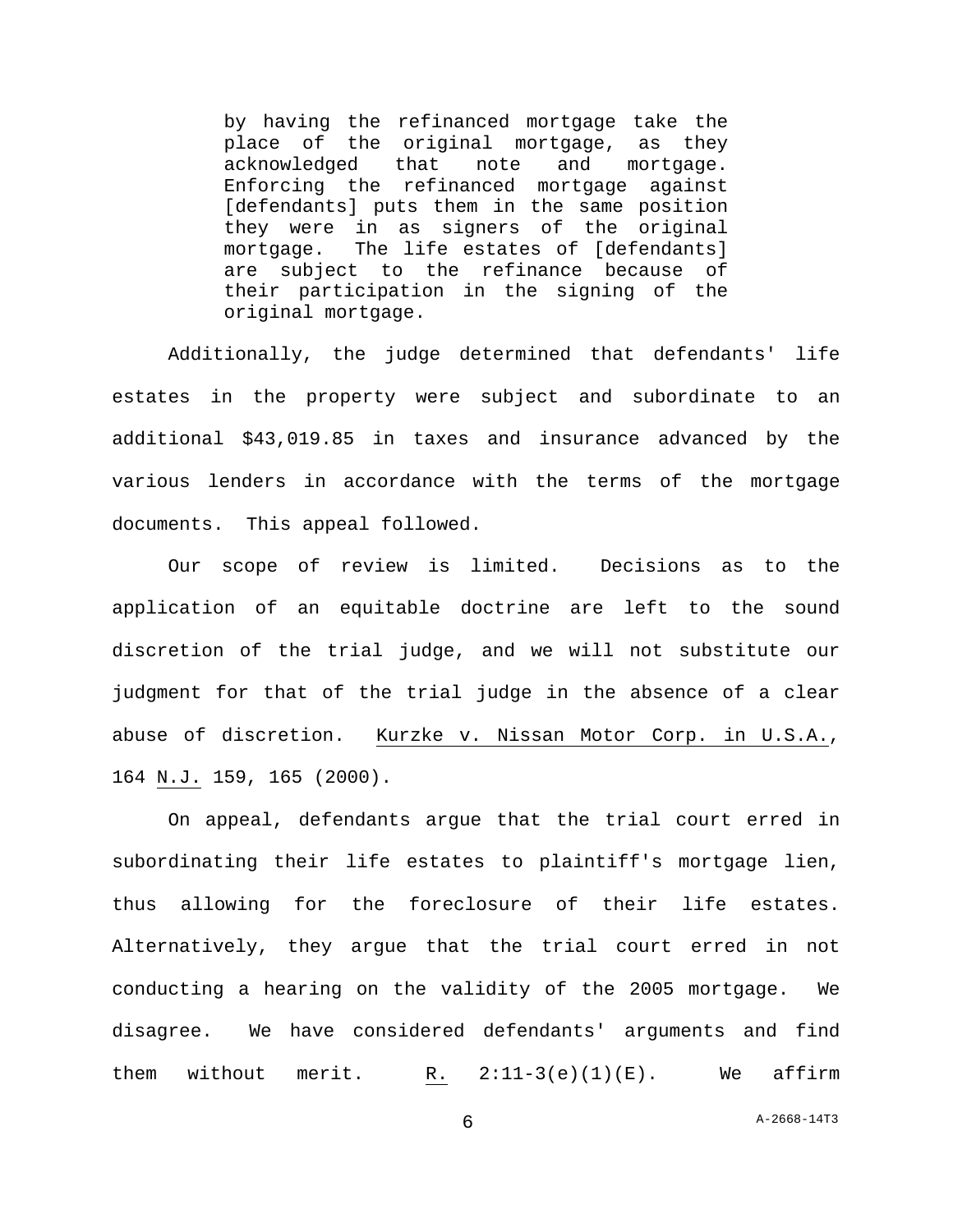substantially for the reasons expressed in Judge McVeigh's cogent written opinion. We add the following comments.

 Under the doctrine of equitable subrogation, "[a] refinancing lender whose security turns out to be defective is subrogated by equitable assignment 'to the position of the lender whose lien is discharged by the proceeds of the later loan, there being no prejudice to or justified reliance by a party in adverse interest.'" Equity Sav. and Loan Ass'n v. Chicago Title Ins. Co., 190 N.J. Super. 340, 342 (App. Div. 1983) (quoting Kaplan v. Walker, 164 N.J. Super. 130, 138 (App. Div. 1978)). Equitable subrogation is a remedy "'highly favored in the law.'" First Fid. Bank, Nat. Ass'n, S. v. Travelers Mortg. Servs., Inc., 300 N.J. Super. 559, 564 (App. Div. 1997) (internal citations omitted). As it is an equitable doctrine, it is applied only in the exercise of the court's equitable discretion. Metrobank for Sav., FSB v. Nat'l Cmty. Bank, 262 N.J. Super. 133, 144 (App. Div. 1993). Hence, "[e]quitable subrogation may only be imposed 'if the cause is just and enforcement is consonant with right and justice.'" Feigenbaum v. Guaracini, 402 N.J. Super. 7, 20 (App. Div. 2008) (quoting Standard Acc. Ins. Co. v. Pellechia, 15 N.J. 162, 173 (1954)).

 In the context of mortgages, we have previously described the equitable subrogation doctrine as follows:

7 A-2668-14T3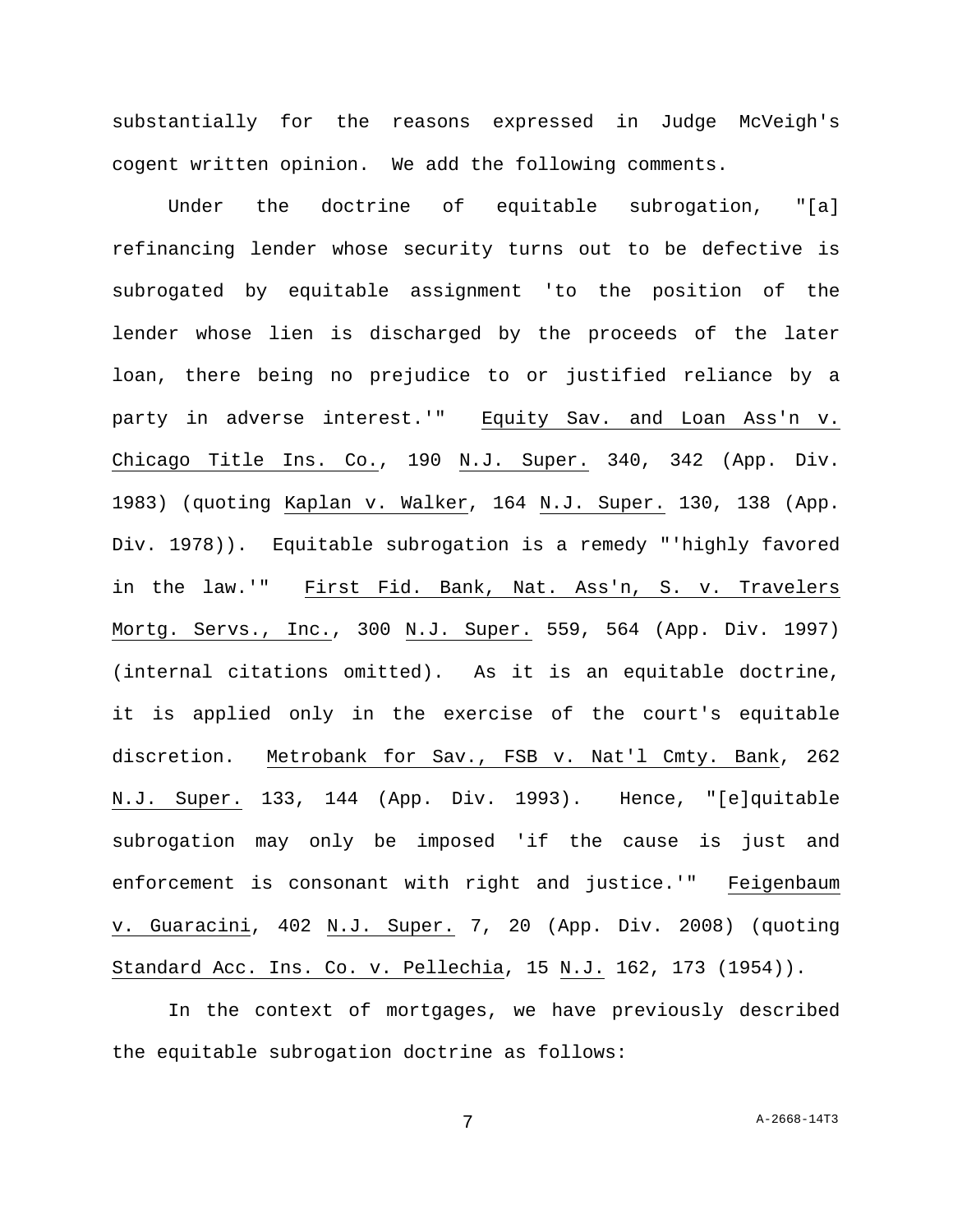Generally, a new mortgage is subrogated to the priority rights of an old mortgage by either agreement or assignment. In the absence of such an agreement or assignment, a mortgagee who accepts a mortgage whose proceeds are used to pay off an older mortgage is equitably subrogated to the extent of the loan so long as the new mortgagee lacks knowledge of the other encumbrances. Metrobank[, supra, 262 N.J. Super. at 143-44]. In that situation, the new mortgagee by virtue of its subrogated status can enjoy the priority afforded the old mortgage. Ibid. Equitable subrogation may still be afforded even though lack of knowledge on the part of the new mortgagee occurs as a result of negligence. Kaplan[, supra, 164 N.J. Super. at 138]. On the other hand, the new lender is not entitled to subrogation, absent an agreement or formal assignment, if it possesses actual knowledge of the prior encumbrance. Metrobank, supra, 262 N.J. Super. at 143-44.

[First Union Nat'l Bank v. Nelkin, 354 N.J. Super. 557, 565-66 (App. Div. 2002).]

 In Gillis, we relied on principles of "replacement" and "modification" that are technically distinguishable from the traditional application of equitable subrogation. Gillis, supra, 432 N.J. Super. at 46-49. There, we determined that, if a lender who holds a priority lien replaces it with a new mortgage via a refinancing, this replacement lien is given priority regardless of the lender's knowledge of other encumbrances. Id. at 47. Adopting "the Third Restatement's alternative approach, [we determined that] the pertinent limiting factor is not the new lender's knowledge, but instead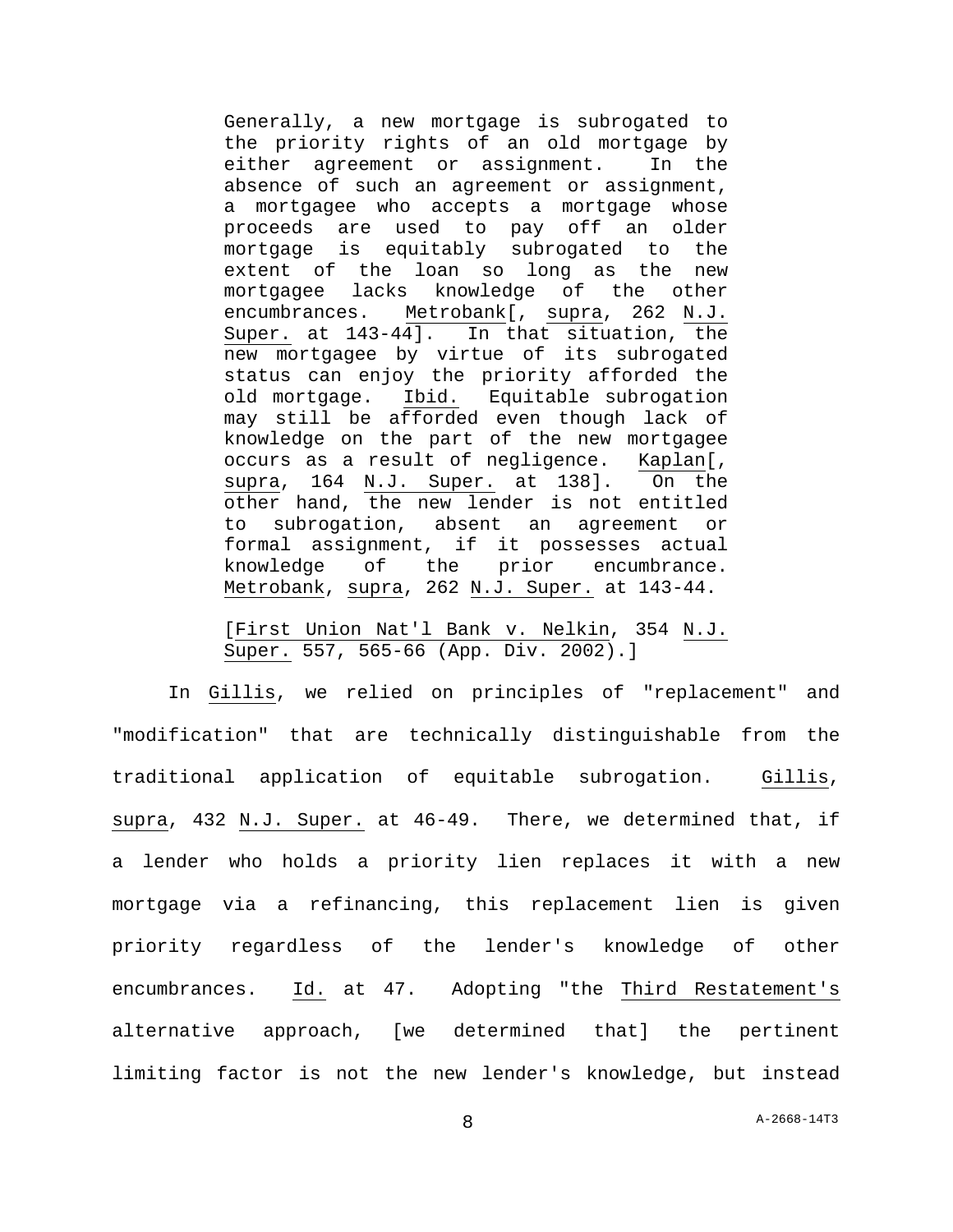whether there has been 'material prejudice' to the intervening lienor." Ibid. (citing Third Restatement at § 7.6(b)(4)). Accordingly, we noted:

> We regard this as a sound approach. A proper judicial analysis of material prejudice will examine such aspects as the respective loan amounts involved, the interest rates, and, potentially, the loan terms. Actual or constructive knowledge by the refinancing lender, if it is the same original lender or it's corporate successor, should be irrelevant.

[Id. at 51 (footnote omitted).]

 In the present case, defendants' interest in the property takes the form of a life estate rather than a mortgage. Like Judge McVeigh, we do not view this as a meaningful distinction. Rather, we view Judge McVeigh's analysis, which centered on the presence or absence of material prejudice to defendants, as a logical extension of our holding in Gillis. We conclude, like Judge McVeigh, that the replacement of the 2005 mortgage lien with the 2007 mortgage did not prejudice defendants in any meaningful way. It is without doubt that defendants agreed to subordinate their life estate to the lien of plaintiff's 2005 mortgage. The trial court correctly "capped" plaintiff's mortgage priority at \$260,000, and preserved the priority of defendants' life estates on the portion of the 2007 mortgage loan that exceeded that amount. Although capped at \$260,000,